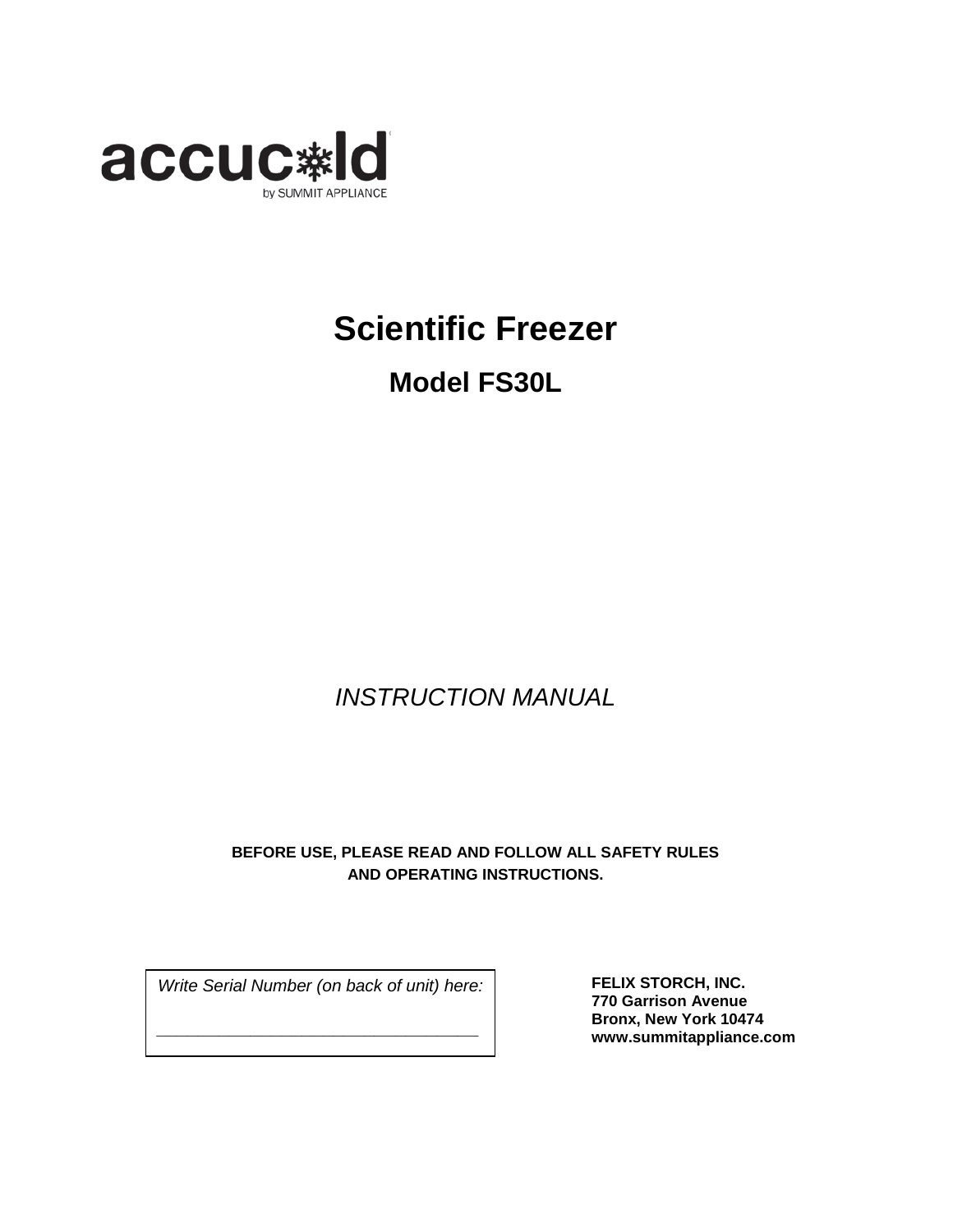# **IMPORTANT SAFETY INSTRUCTIONS**



Before the appliance is used, it must be properly positioned and installed as described in this manual, so read the manual carefully. To reduce the risk of fire, electrical shock or injury when using the appliance, follow basic precautions, including the following:

# DANGER A

- Plug into a grounded 3-prong outlet, do not remove grounding prong, do not use an adapter, and do not use an extension cord.
- It is recommended that a separate circuit, serving only your appliance be provided. Use receptacles that cannot be turned off by a switch or pull chain.
- Never clean freezer parts with flammable fluids. These fumes can create a fire hazard or explosion.
- Do not store or use gasoline or other flammable vapors and liquids inside or in the vicinity of this or any other appliance. The fumes can create a fire hazard or explosion.
- Do not use inflammable sprays in the vicinity of the appliance.
- Before proceeding with cleaning and maintenance operations, make sure the power line of the unit is disconnected.
- Do not connect or disconnect the electric plug when your hands are wet.
- Unplug the appliance or disconnect power before cleaning or servicing. Failure to do so can result in electrical shock or death.
- Do not attempt to repair or replace any part of your appliance unless it is specifically recommended in this manual. All other servicing should be referred to a qualified technician.
- *Risk of child entrapment !*

Child entrapment and suffocation are not problems of the past. Junked or abandoned appliances are still dangerous, even if they will "just sit in the garage a few days."

- √ **Before you throw away your old refrigerator or freezer:** Take off the doors. Leave the shelves in place so that children may not easily climb inside.
- $\sqrt{\phantom{a}}$  Never allow children to operate, play with, or crawl inside the appliance.
- This appliance is CFC- and HFC-free and contains small quantities of Isobutane (R600a) which is environmentally friendly, but flammable. It does not damage the ozone layer, nor does it increase the greenhouse effect. Care must be taken during transportation and setting up of the appliance that no parts of the cooling system are damaged. Leaking coolant can ignite and may damage the eyes.

In the event of any damage:

- Avoid open flames and anything that creates a spark,
- Disconnect from the electrical power line,
- Air the room in which the appliance is located for several minutes, and
- Contact the Service Department for advice.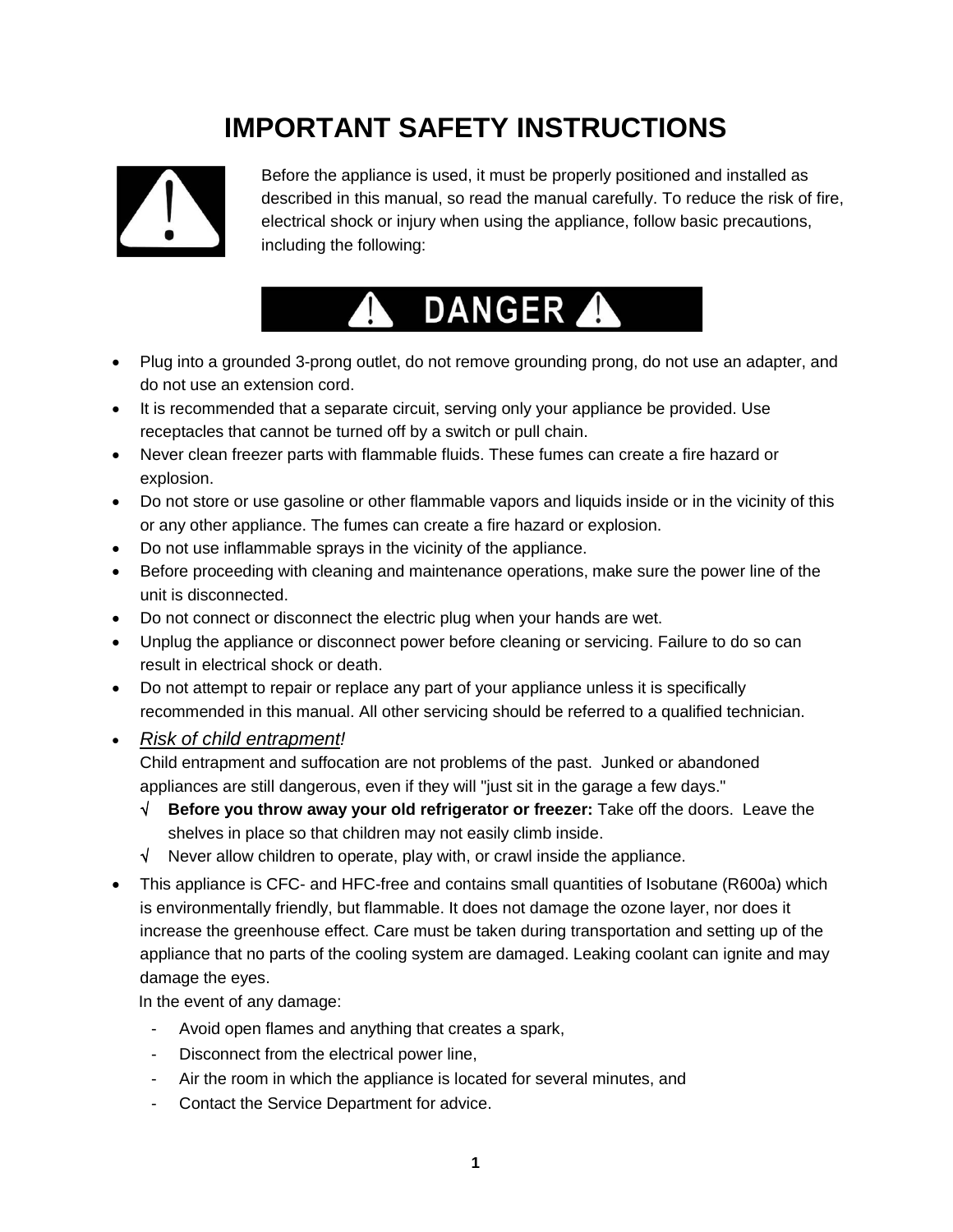- The more coolant there is in an appliance, the larger the room it should be installed in. In the event of a leakage, if the appliance is in a small room, there is the danger of combustible gases building up. For every ounce of coolant at least 325 cubic feet of room space is required. The amount of coolant in the appliance is stated on the data plate on the back of the appliance. It is hazardous for anyone other than an authorized Service Person to carry out servicing or repairs to this appliance.
- Take serious care when handling, moving, and using the appliance to avoid either damaging the refrigerant tubing or increasing the risk of a leak.
- Replacing component parts and servicing shall be done by factory authorized service personnel so as to minimize the risk of possible ignition due to incorrect parts or improper service



- Use two or more people to move and install the appliance. Failure to do so can result in back or other injury.
- To ensure proper ventilation for your appliance, the front of the unit must be completely unobstructed. Choose a well-ventilated area with temperatures above 60°F (16°C) and below 90°F (32°C). This unit must be installed in an area protected from the elements, such as wind, rain, water spray or drips.
- The freezer should not be located next to ovens, grills or other sources of high heat.
- The freezer must be installed with all electrical, water and drain connections in accordance with state and local codes. A standard electrical supply (115 V AC only, 60 Hz), properly grounded in accordance with the National Electrical Code and local codes and ordinances is required.
- Do not kink or pinch the power supply cord of the freezer.
- The fuse (or circuit breaker) size should be 15 amperes.
- It is important for the appliance to be leveled in order to work properly. You may need to make several adjustments to level it.
- Check for leaks after connection.
- This appliance is not intended for use by persons (including children) with reduced physical, sensory or mental capabilities, or lack of experience and knowledge, unless they have been given supervision or instruction concerning use of the appliance by a person responsible for their safety.
- IMPORTANT: Do not use mechanical devices or other means to accelerate the defrosting process, other than those recommended by the manufacturer.
- IMPORTANT: Do not damage the refrigerant circuit.
- IMPORTANT: Do not use electrical appliances inside the storage compartment of the appliance, unless they are of the type recommended by the manufacturer.
- Do not use solvent-based cleaning agents or abrasives on the interior. These cleaners may damage or discolor the interior.
- Do not use this apparatus for other than its intended purpose.

# *SAVE THESE INSTRUCTIONS*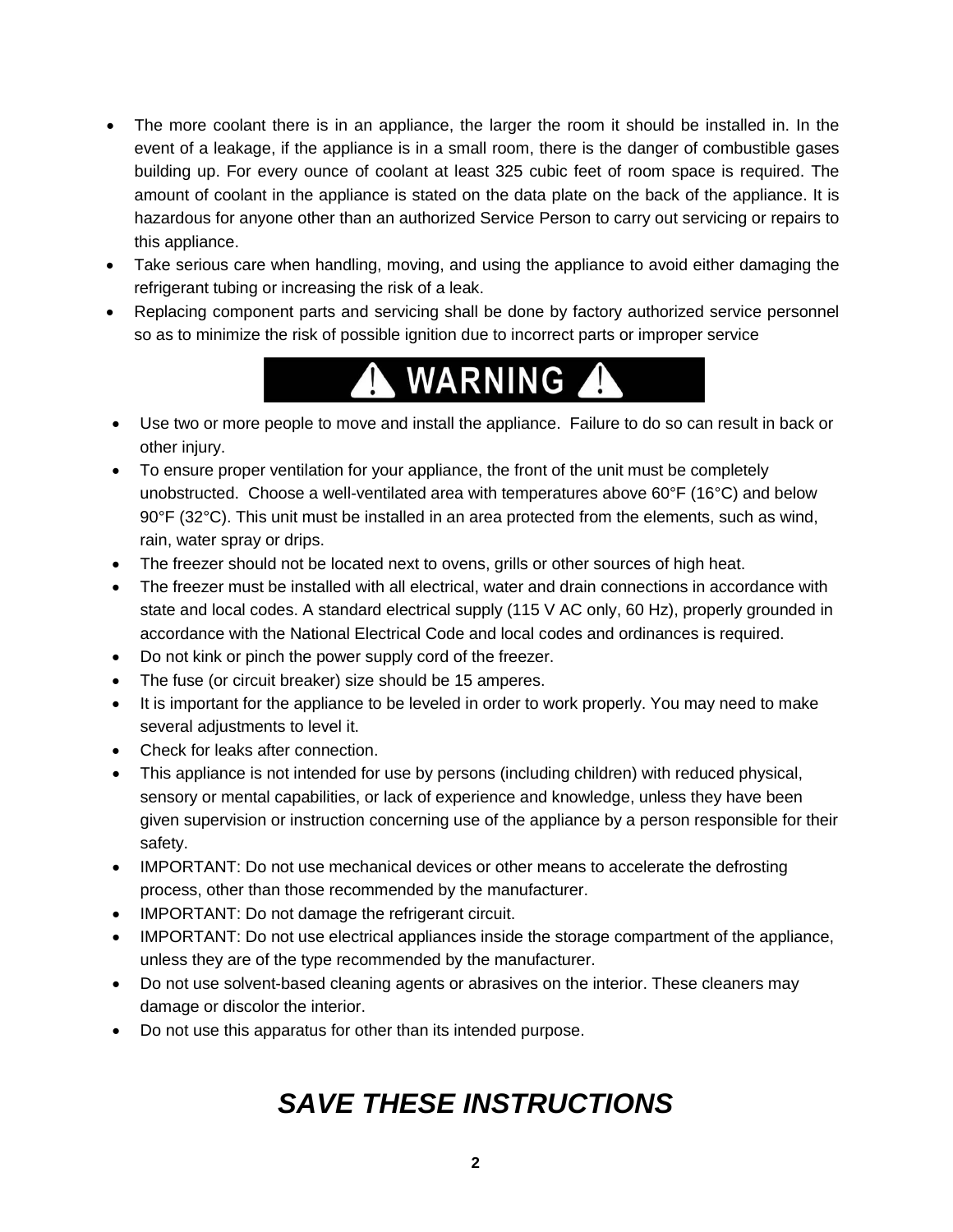### **INSTALLATION INSTRUCTIONS**

### **Before Using Your Freezer**

- Remove the exterior and interior packing.
- Before connecting the freezer to the power source, let it stand upright for approximately 2 hours. This will reduce the possibility of a malfunction in the cooling system from handling during transportation.
- Clean the interior surface with lukewarm water using a soft cloth.

### **Installing Your Freezer**

- This appliance is designed to be free standing only, and should not be recessed or built-in.
- Place your freezer on a floor that is strong enough to support it when it is fully loaded. To level your appliance, adjust the leveling leg at the bottom of the freezer.
- Allow about 5" (12 cm) of space between the back and sides of the appliance and 4" (10 cm) at the top. This will allow the proper air circulation to cool the compressor.
- Locate the appliance away from direct sunlight and sources of heat (stove, heater, radiator, etc.). Direct sunlight may affect the acrylic coating and heat sources may increase electrical consumption. Extremely cold ambient temperatures may also cause the freezer not to perform properly.
- Avoid locating the appliance in moist areas.
- Plug the appliance into an exclusive, properly installed and grounded wall outlet. Do not under any circumstances cut or remove the third (ground) prong from the power cord. Any questions concerning power and/or grounding should be directed toward a certified electrician or an authorized service center.
- After plugging the appliance into a wall outlet, allow the unit to cool down for 2-3 hours before placing items inside the cabinet.

### **Electrical Connection**

### **Warning**

Improper use of the grounded plug can result in the risk of electrical shock. If the power cord is damaged, have it replaced by an authorized service center.

- This appliance should be properly grounded for your safety. The power cord is equipped with a three-pin plug which mates with standard three prong wall outlets to minimize the possibility of electrical shock.
- Do not under any circumstances cut or remove the third ground prong from the power cord supplied.
- This freezer requires a standard 115Volts AC  $\sim$  60Hz electrical outlet with three-prong grounded receptacle.
- To prevent accidental injury, the cord should be secured behind the appliance and not left exposed or dangling.
- Never unplug the freezer by pulling the power cord. Always grip the plug firmly and pull straight out from the receptacle.
- Do not use an extension cord with this appliance. If the power cord is too short, have a qualified electrician or service technician install an outlet near the appliance.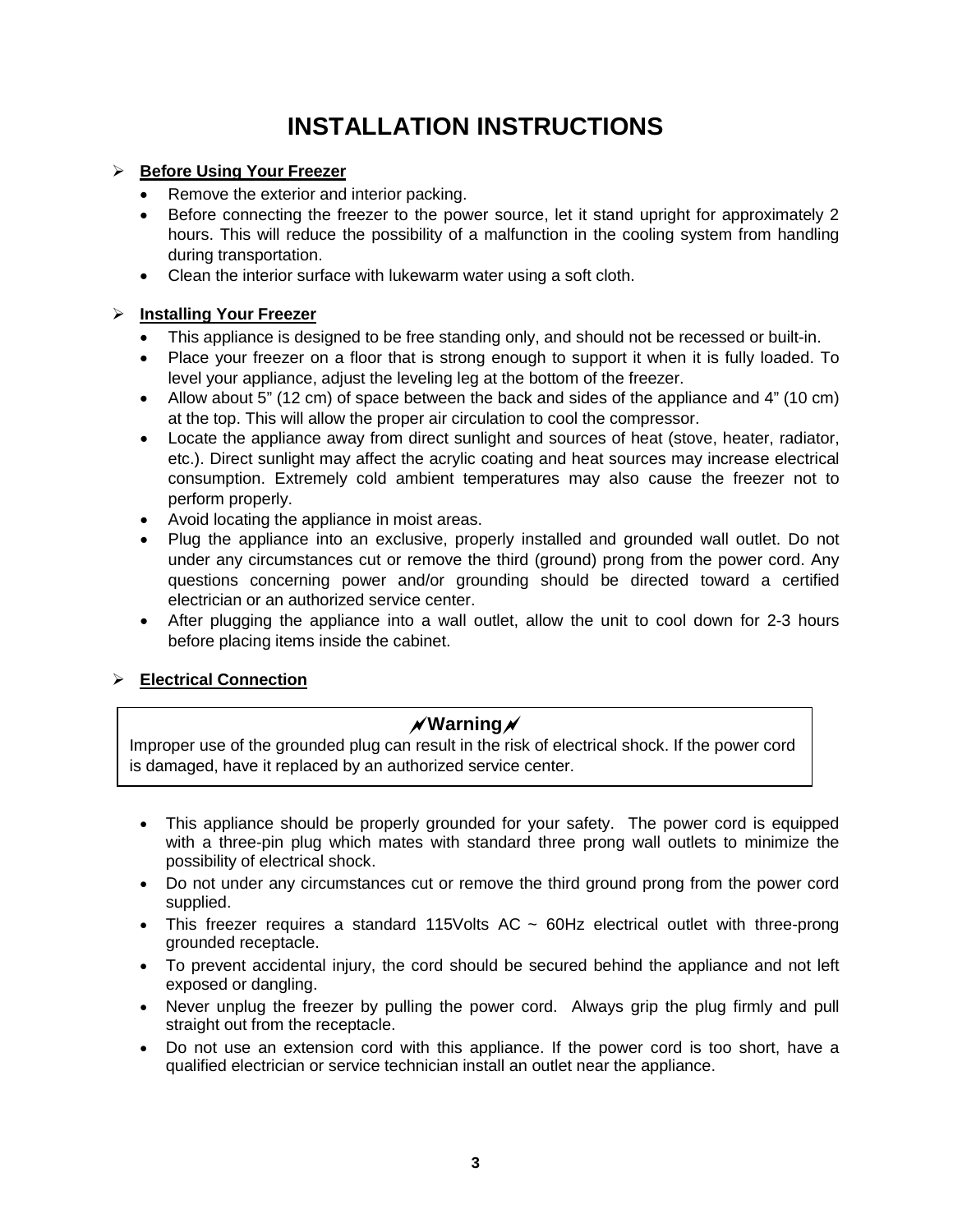#### **Reversing the Door Swing of Your Appliance**

This freezer has the capability of the door opening from either the left or right side. The unit is delivered to you with the door opening from the left side. Should you desire to reverse the opening direction, you can refer to the diagram below. If you have a problem, call ACCUCOLD Customer Service at **1-800-932-4267**.



### **OPERATING YOUR FREEZER**

#### **Setting the Temperature Control**

- To control the internal temperature, adjust the control dial according to the ambient temperature or intended use of the freezer.
- The first time you turn the unit on, set the temperature control to "Max."
- The range of the temperature control is from position "OFF" to "Max". After 24 to 48 hours, adjust the temperature control to the setting that best suits your needs. The setting of "Normal" should be appropriate for most circumstances.

### **NOTE:**

If the freezer is unplugged, has lost power, or is turned off, you must wait 3 to 5 minutes before restarting the unit. If you attempt to restart before this time delay, the freezer will not start.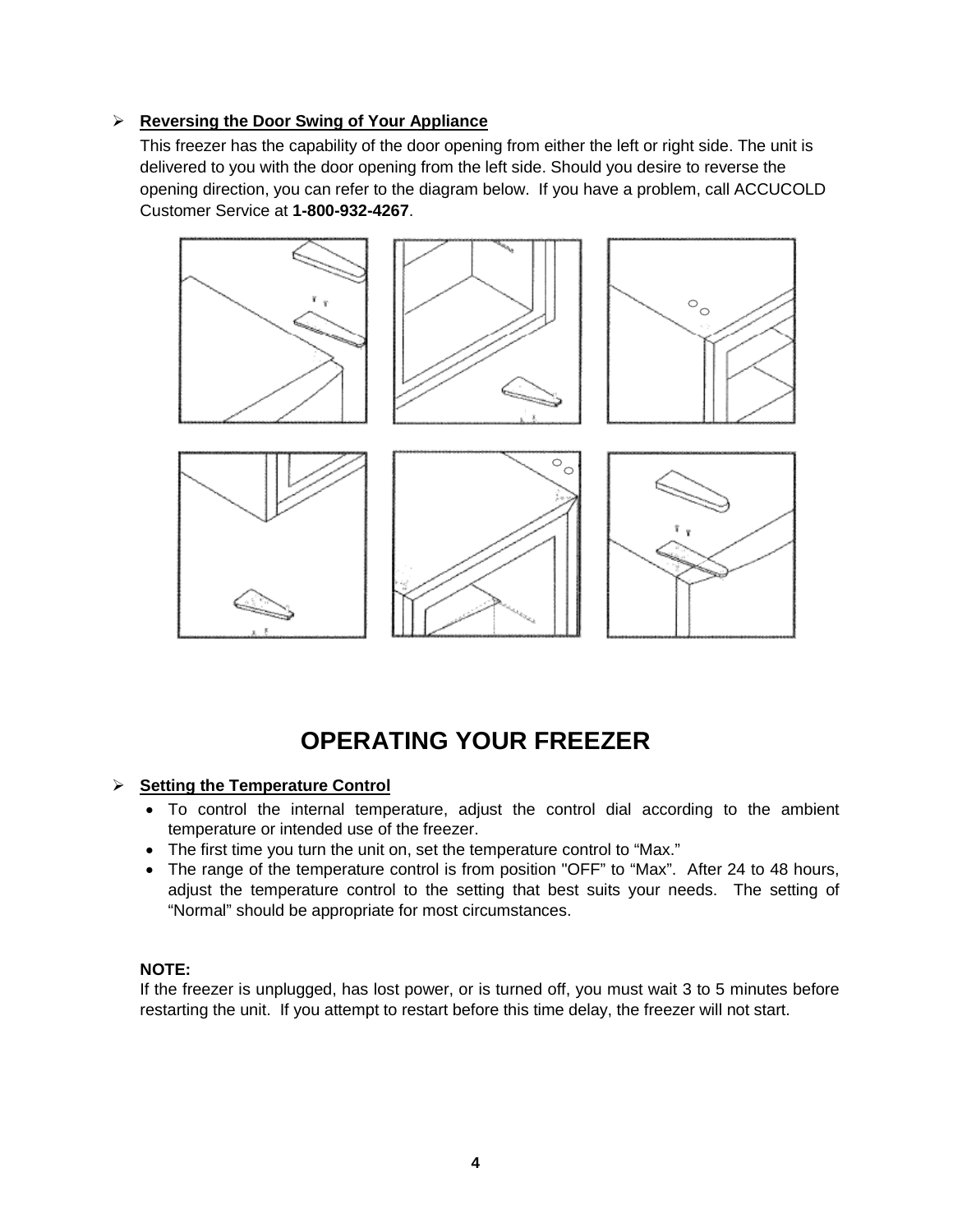### **CARE AND MAINTENANCE**

#### **Defrosting Your Freezer**

• This appliance requires manual defrosting. Please use the ice scraper to defrost when ice has built up inside the cabinet.

### **Cleaning Your Freezer**

- Turn the temperature control to "OFF", unplug the freezer and remove the contents, including shelves and trays.
- Wash the inside surfaces with a warm water and baking soda solution. The solution should consist of about 2 tablespoons of baking soda to a quart of water.
- Wash the shelves and trays with a mild detergent solution.
- The outside of the freezer should be cleaned with mild detergent and warm water.
- Wring excess water out of the sponge or cloth before cleaning the area of the controls, or any electrical parts.
- Wash the outside cabinet with warm water and mild liquid detergent. Rinse well and wipe dry with a clean soft cloth.

### **Vacation Time**

- **Short vacations:** Leave the freezer operating during vacations of less than three weeks.
- **Long vacations:** If the freezer will not be used for several months, remove contents and unplug the power cord. Clean and dry the interior thoroughly. To prevent odor and mold growth, leave the door open slightly, blocking it open if necessary.

### **Moving Your Freezer**

- Remove all stored items.
- Securely tape down all loose items, such as shelves, inside your freezer.
- Turn the leveling screw up to the base to avoid damage.
- Tape the door shut.
- Be sure the freezer stays secure in the upright position during transportation. Also protect the outside of the freezer with a blanket or similar item.

### **Energy Saving Tips**

- The freezer should be located in the coolest area of the room, away from heat-producing appliances, and out of the direct sunlight.
- Let warm items cool to room temperature before placing in the freezer. Overloading the freezer forces the compressor to run longer.
- Be sure to package stored items properly and wipe containers dry before placing them in the freezer. This cuts down on frost build-up inside the appliance.
- Freezer shelves should not be lined with aluminum foil, wax paper, or paper toweling. Liners interfere with cold air circulation, making the freezer less efficient.
- Organize and label items to reduce door openings and extended searches. Remove as many items as needed at one time, and close the door as soon as possible.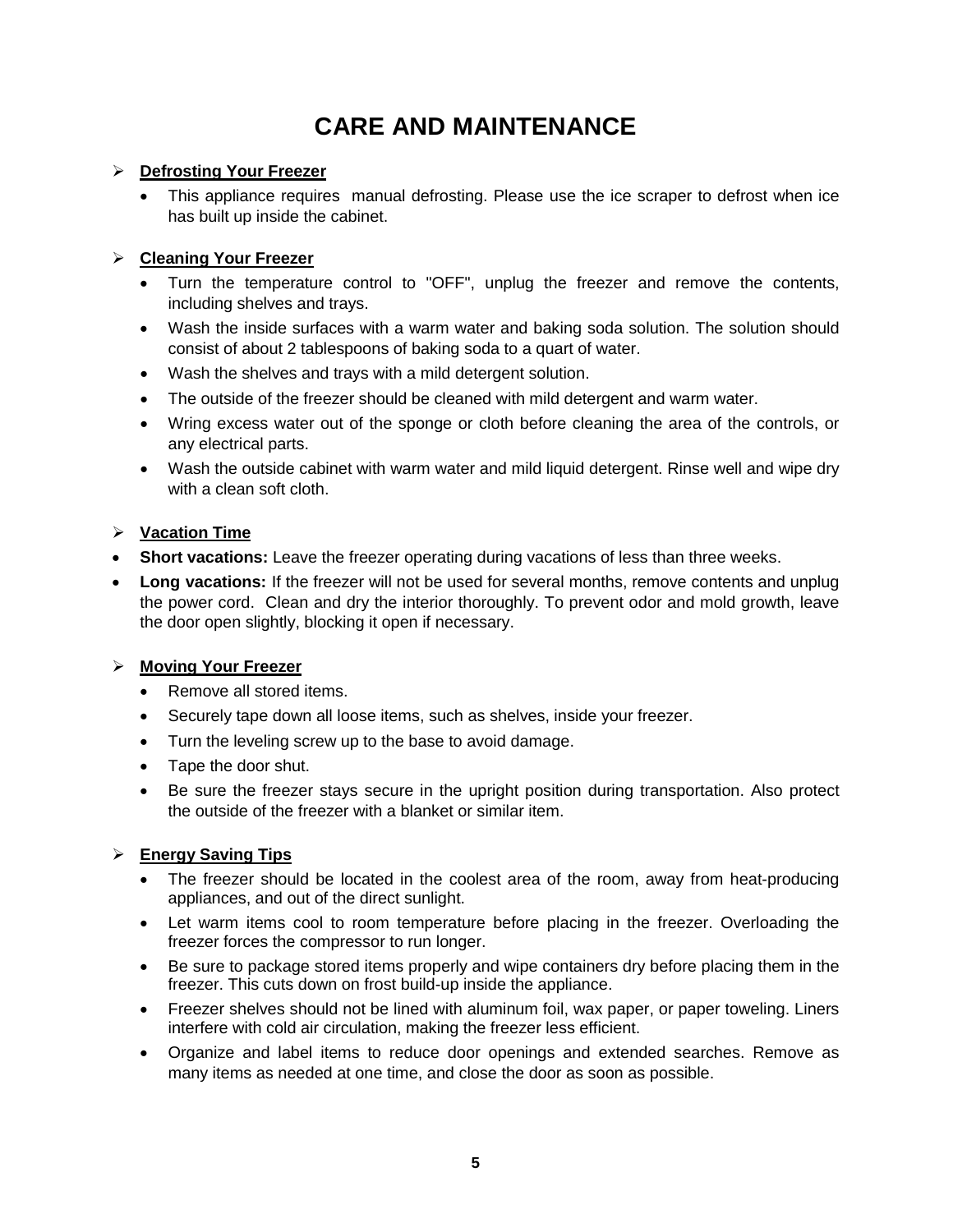### **PROBLEMS WITH YOUR FREEZER**

You can solve many common appliance problems easily, saving you the cost of a possible service call. Try the suggestions below to see if you can solve the problem before calling the servicer.

| <b>PROBLEM</b>                            | <b>POSSIBLE CAUSE</b>                                                                                     |
|-------------------------------------------|-----------------------------------------------------------------------------------------------------------|
| Freezer does not operate.                 | Not plugged in.                                                                                           |
|                                           | Circuit breaker has tripped or a fuse has blown.                                                          |
|                                           | The freezer temperature control is set at<br>"OFF".                                                       |
| Turns on and off frequently.              | The room temperature is warmer than normal.                                                               |
|                                           | A large number of items have been added to<br>the freezer.                                                |
|                                           | The door is opened too often.                                                                             |
|                                           | The door is not closed completely.                                                                        |
|                                           | The temperature control is not set correctly.                                                             |
|                                           | The door gasket does not seal properly.                                                                   |
|                                           | The freezer does not have the correct<br>clearances.                                                      |
| <b>Vibrations</b>                         | Check to be sure the appliance is level.                                                                  |
| The freezer seems to make too much noise. | A rattling noise may come from the flow of the<br>refrigerant, which is normal.                           |
|                                           | As each cycle ends, you may hear gurgling<br>sounds caused by the flow of refrigerant in<br>your freezer. |
|                                           | Contraction and expansion of the inside walls<br>may cause popping and crackling noises.                  |
|                                           | The freezer is not level.                                                                                 |
| The door will not close properly.         | The freezer is not level.                                                                                 |
|                                           | The door was reversed and not properly<br>installed.                                                      |
|                                           | The gasket is dirty.                                                                                      |
|                                           | Shelves, bins, or baskets are out of position.                                                            |

### **TROUBLESHOOTING GUIDE**

If your appliance shows other symptoms than those described above, or if you have checked all items listed as the cause and the problem still exists, then call ACCUCOLD Customer Service at

### **1-800-932-4267**